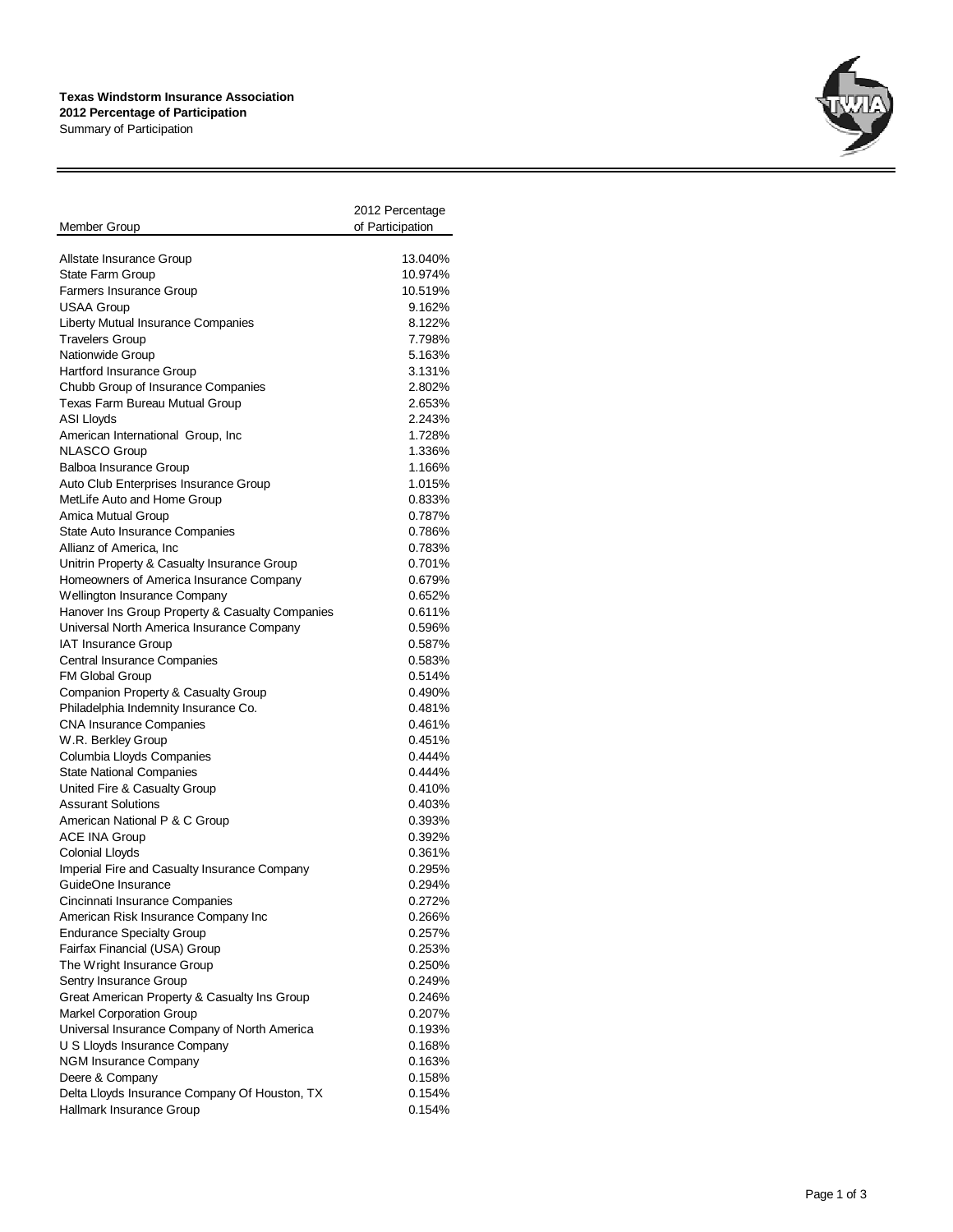## **Texas Windstorm Insurance Association 2012 Percentage of Participation**

Summary of Participation

|                                                   | 2012 Percentage  |
|---------------------------------------------------|------------------|
| Member Group                                      | of Participation |
|                                                   |                  |
| <b>Ameriprise Group</b>                           | 0.148%           |
| Pacific Specialty Group                           | 0.140%           |
| <b>RVOS Farm Mutual Group</b>                     | 0.137%           |
| <b>EMC Insurance Companies</b>                    | 0.115%           |
| Church Mutual Insurance Company                   | 0.114%           |
| AmTrust Financial Group                           | 0.110%           |
| Ranchers and Farmers Insurance Company            | 0.105%           |
| White Mountains Insurance Group                   | 0.093%           |
| Sompo Japan PC Group                              | 0.088%           |
| San Antonio Indemnity Company                     | 0.085%           |
| Horace Mann Insurance Group                       | 0.079%           |
| Munich-American Holding Corporation               | 0.077%           |
| HDI Haftpflichtverband Deutsch                    | 0.071%           |
| Amerisure Companies                               | 0.063%           |
| Germania Mutual Group                             | 0.062%           |
| Mercury General Group                             | 0.060%           |
| Utica National Insurance Group                    | 0.057%           |
| <b>Starr International Group</b>                  | 0.055%           |
| Berkshire Hathaway Insurance Group                | 0.052%           |
| Columbia Insurance Group                          | 0.052%           |
| <b>Insurors Indemnity Companies</b>               | 0.048%           |
| Maiden Reinsurance Company                        | 0.045%           |
| Western Mutual Insurance Group                    | 0.043%           |
| Housing Enterprise Insurance Company, Inc.        | 0.041%           |
| Pillar Insurance Company                          | 0.041%           |
| <b>Public Service Mutual Insurance Company</b>    | 0.038%           |
| Argo Group                                        | 0.037%           |
| <b>IFG Companies</b>                              | 0.036%           |
| <b>Fidelity National Group</b>                    | 0.035%           |
| Old Republic General Insurance Group              | 0.035%           |
| <b>Federated Mutual Group</b>                     | 0.034%           |
| Privilege Underwriters Reciprocal Exchange        | 0.033%           |
| Harleysville Insurance                            | 0.032%           |
| Nau Country Insurance Company                     | 0.028%           |
| First American Property & Casualty Insurance Co   | 0.027%           |
| Housing Authority Property Insurance, A Mutual Co | 0.026%           |
| <b>Pharmacists Mutual Insurance Company</b>       | 0.025%           |
| Meadowbrook Insurance Group                       | 0.023%           |
| Armed Forces Insurance Exchange                   | 0.022%           |
| Kaufman Insurance Group                           | 0.022%           |
| Western World Insurance Group                     | 0.021%           |
| Slavonic Mutual Group                             | 0.020%           |
| NIPPONKOA Insurance Company, LTD (US Branch)      | 0.019%           |
| Generali - United States Branch                   | 0.018%           |
| Hochheim Prairie Casualty Insurance Company       | 0.018%           |
| Sparta Insurance Company                          | 0.018%           |
| Florists' Mutual Insurance Company                | 0.016%           |
| Houston International Ins. Group, Ltd.            | 0.015%           |
| Pennsylvania Lumbermans Mutual Ins. Co.           | 0.015%           |
| Allied World Assurance Group                      | 0.013%           |
| <b>Bankers Insurance Company</b>                  | 0.012%           |
| Jewelers Mutual Insurance Company                 | 0.012%           |
| <b>Standard Casualty Company</b>                  | 0.012%           |
| Mountain States Insurance Group                   | 0.010%           |
|                                                   |                  |